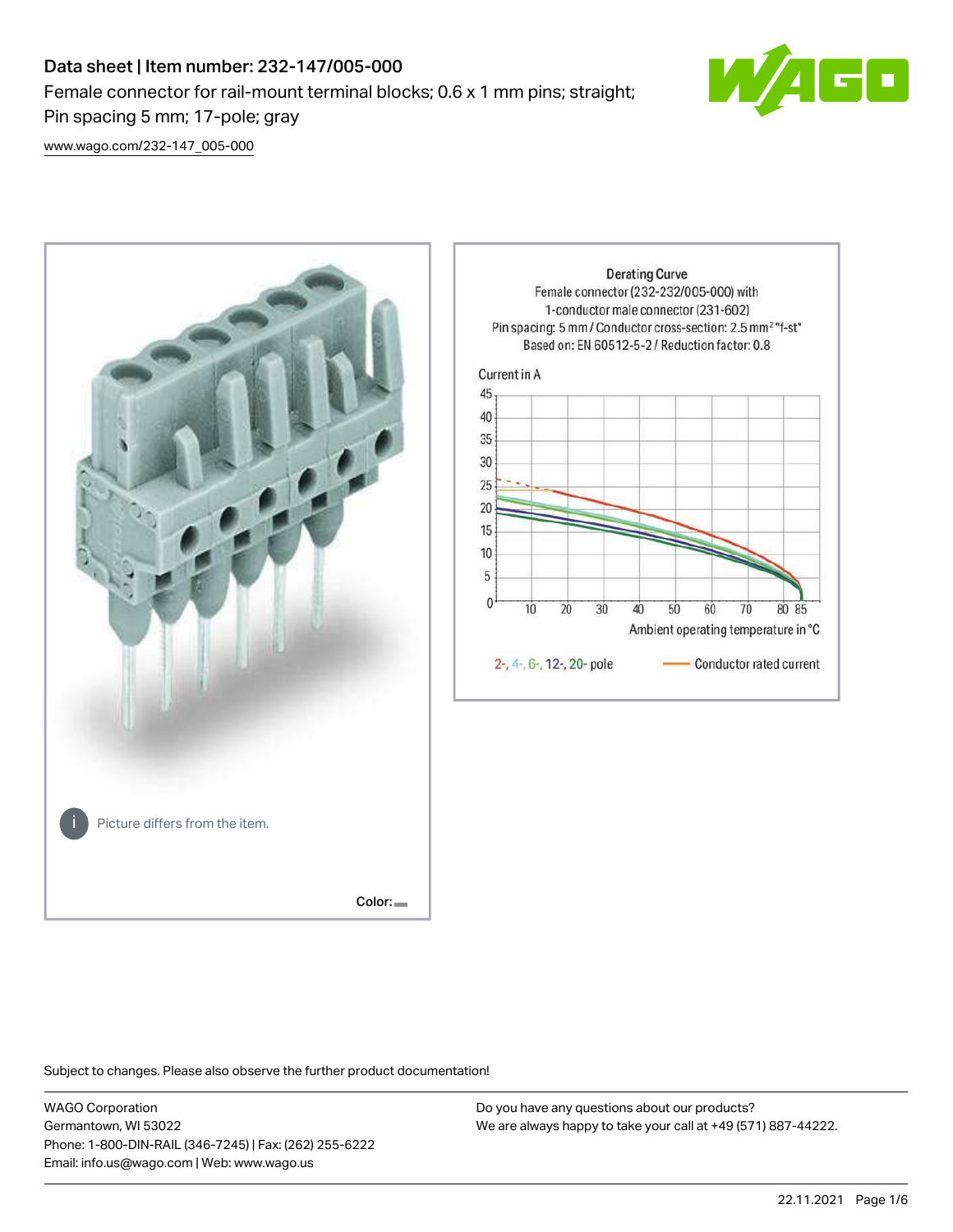

Dimensions in mm

 $L =$  (pole no. x pin spacing) + 1.5 mm

2- to 3-pole female connectors – one latch only

#### Item description

- $\blacksquare$  Pluggable connectors for rail-mount terminal blocks equipped with CAGE CLAMP $^\circ$  connection
- Female connectors with long contact pins connect to the termination ports of 280 Series Rail-Mount Terminal Blocks
- $\blacksquare$ Female connectors are touch-proof when unmated, providing a pluggable, live output
- $\blacksquare$ With coding fingers

Subject to changes. Please also observe the further product documentation! Data

WAGO Corporation Germantown, WI 53022 Phone: 1-800-DIN-RAIL (346-7245) | Fax: (262) 255-6222 Email: info.us@wago.com | Web: www.wago.us

Do you have any questions about our products? We are always happy to take your call at +49 (571) 887-44222.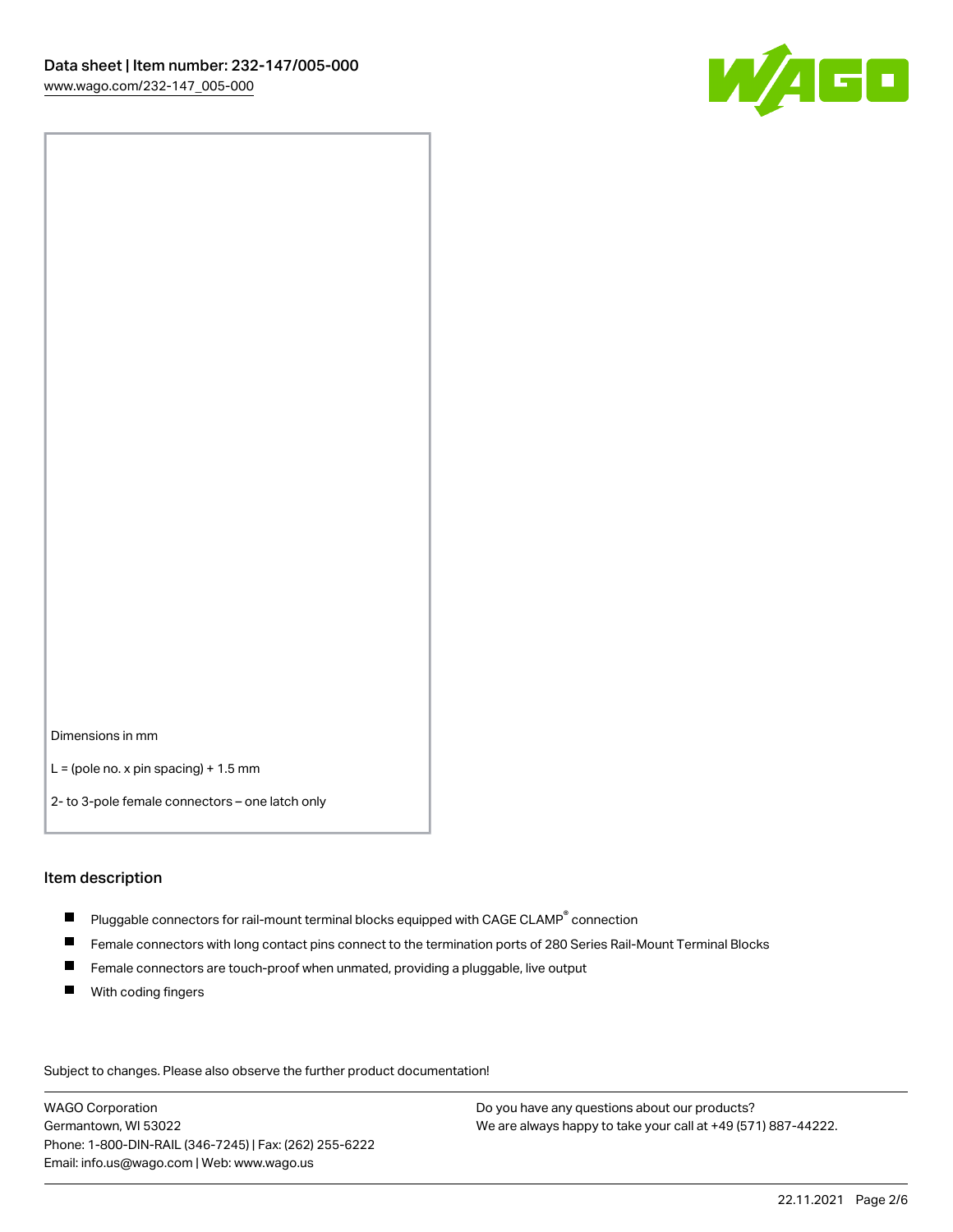

## Data Notes

| Safety information 1 | The MCS-MULTI CONNECTION SYSTEM includes connectors<br>without breaking capacity in accordance with DIN EN 61984. When<br>used as intended, these connectors must not be connected<br>/disconnected when live or under load. The circuit design should<br>ensure header pins, which can be touched, are not live when<br>unmated. |
|----------------------|-----------------------------------------------------------------------------------------------------------------------------------------------------------------------------------------------------------------------------------------------------------------------------------------------------------------------------------|
| Variants:            | Other pole numbers<br>Other versions (or variants) can be requested from WAGO Sales or<br>configured at https://configurator.wago.com/                                                                                                                                                                                            |

## Electrical data

## IEC Approvals

| Ratings per                 | IEC/EN 60664-1                                                        |
|-----------------------------|-----------------------------------------------------------------------|
| Rated voltage (III / 3)     | 320 V                                                                 |
| Rated surge voltage (III/3) | 4 <sub>k</sub> V                                                      |
| Rated voltage (III/2)       | 320 V                                                                 |
| Rated surge voltage (III/2) | 4 <sub>k</sub> V                                                      |
| Nominal voltage (II/2)      | 630 V                                                                 |
| Rated surge voltage (II/2)  | 4 <sub>k</sub> V                                                      |
| Rated current               | 12A                                                                   |
| Legend (ratings)            | $(III / 2)$ $\triangle$ Overvoltage category III / Pollution degree 2 |

## UL Approvals

| Approvals per                  | UL 1059 |
|--------------------------------|---------|
| Rated voltage UL (Use Group B) | 300 V   |
| Rated current UL (Use Group B) | 15 A    |
| Rated voltage UL (Use Group D) | 300 V   |
| Rated current UL (Use Group D) | 10 A    |

# Ratings per UL

| Rated voltage UL 1977 | 300 V |
|-----------------------|-------|
| Rated current UL 1977 |       |

### CSA Approvals

Approvals per CSA

Subject to changes. Please also observe the further product documentation!

| <b>WAGO Corporation</b>                                | Do you have any questions about our products?                 |
|--------------------------------------------------------|---------------------------------------------------------------|
| Germantown, WI 53022                                   | We are always happy to take your call at +49 (571) 887-44222. |
| Phone: 1-800-DIN-RAIL (346-7245)   Fax: (262) 255-6222 |                                                               |
| Email: info.us@wago.com   Web: www.wago.us             |                                                               |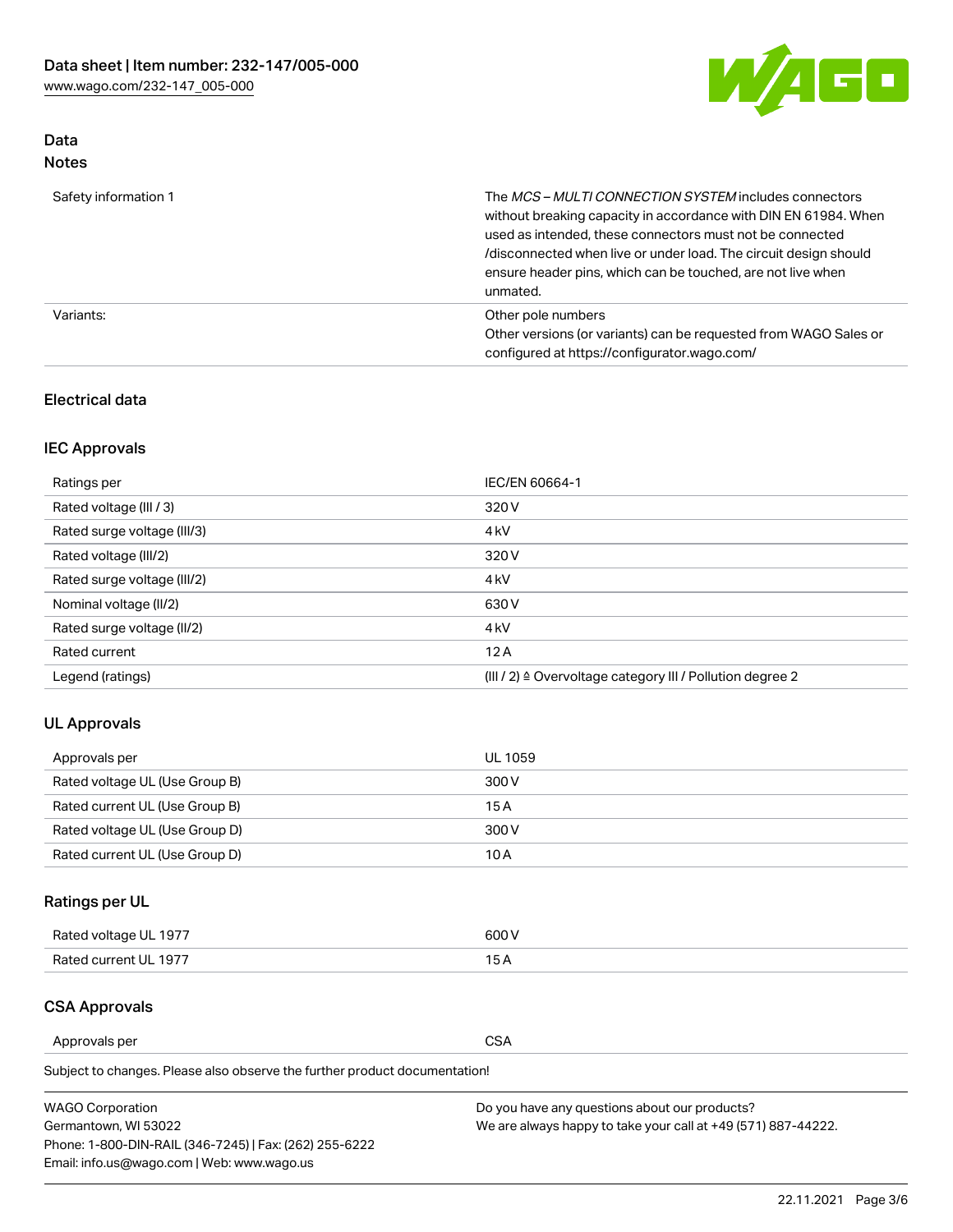[www.wago.com/232-147\\_005-000](http://www.wago.com/232-147_005-000)



| Rated voltage CSA (Use Group B) | 300 V |
|---------------------------------|-------|
| Rated current CSA (Use Group B) | 15 A  |
| Rated voltage CSA (Use Group D) | 300 V |
| Rated current CSA (Use Group D) | 10 A  |

## Connection data

| Total number of potentials |  |
|----------------------------|--|
| Number of connection types |  |
| Number of levels           |  |

## Connection 1

| Number of poles |  |
|-----------------|--|
|-----------------|--|

## Physical data

| Pin spacing             | 5 mm / 0.197 inch     |
|-------------------------|-----------------------|
| Width                   | 86.5 mm / 3.406 inch  |
| Height                  | 32.75 mm / 1.289 inch |
| Height from the surface | 18.25 mm / 0.719 inch |
| Depth                   | 11.6 mm / 0.457 inch  |

## Plug-in connection

| Contact type (pluggable connector)                | Female connector/socket                   |
|---------------------------------------------------|-------------------------------------------|
| Connector (connection type)                       | for front-entry rail-mount terminal block |
| Mismating protection                              | No                                        |
| Locking of plug-in connection                     | Without                                   |
| Mating direction to the rail-mount terminal block | 90°                                       |

#### Material data

| Color                       | gray             |
|-----------------------------|------------------|
| Material group              |                  |
| Insulation material         | Polyamide (PA66) |
| Flammability class per UL94 | V <sub>0</sub>   |
| Contact material            | Copper alloy     |
| Contact plating             | tin-plated       |
| Fire load                   | 0.315 MJ         |
| Weight                      | 14.7 g           |

Subject to changes. Please also observe the further product documentation!

| <b>WAGO Corporation</b>                                | Do you have any questions about our products?                 |
|--------------------------------------------------------|---------------------------------------------------------------|
| Germantown, WI 53022                                   | We are always happy to take your call at +49 (571) 887-44222. |
| Phone: 1-800-DIN-RAIL (346-7245)   Fax: (262) 255-6222 |                                                               |
| Email: info.us@wago.com   Web: www.wago.us             |                                                               |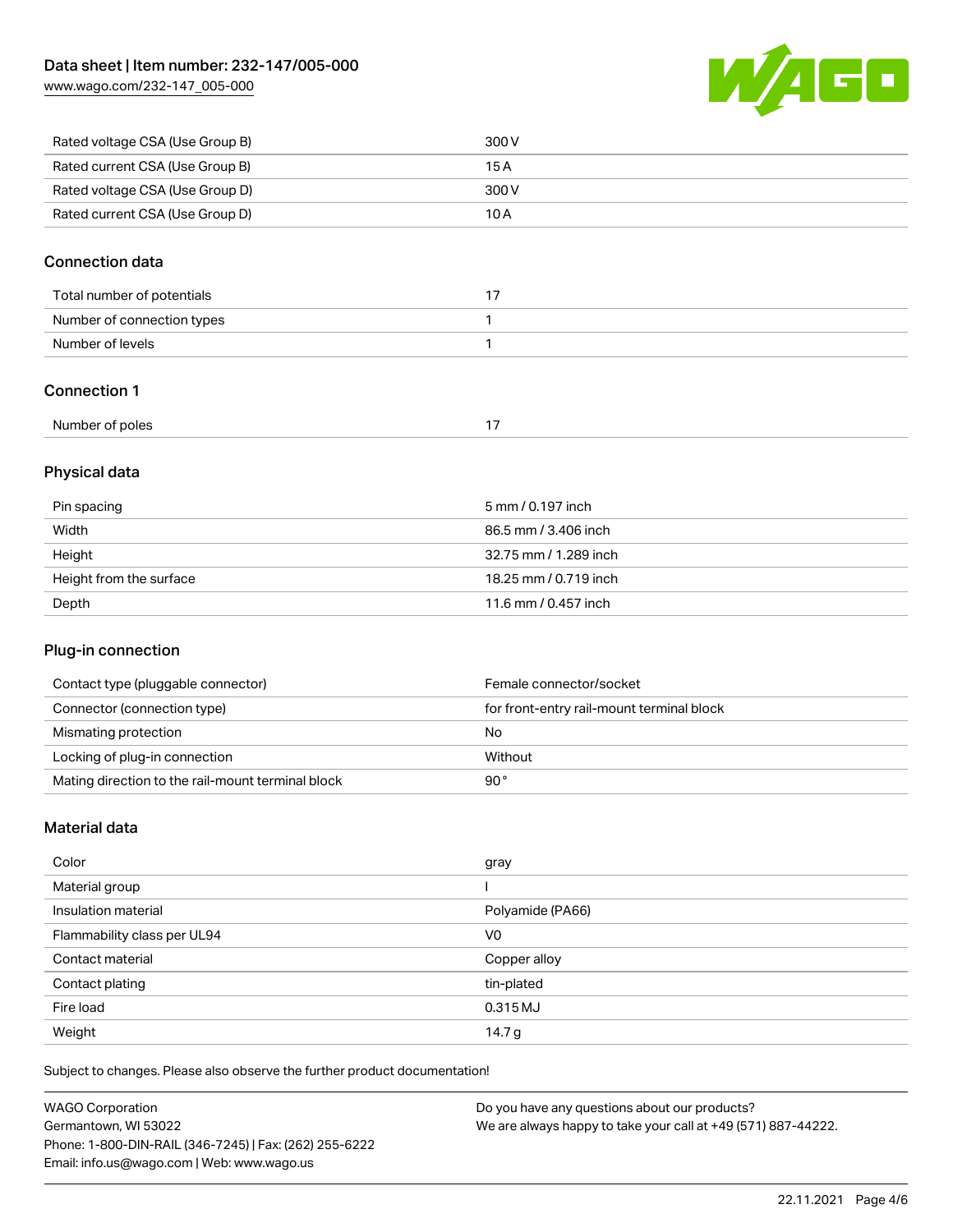

# Environmental requirements

| Limit temperature range | $-60+85 °C$ |
|-------------------------|-------------|
|-------------------------|-------------|

## Commercial data

| PU (SPU)              | 25 Stück      |
|-----------------------|---------------|
| Packaging type        | box           |
| Country of origin     | <b>DE</b>     |
| <b>GTIN</b>           | 4055143031455 |
| Customs tariff number | 85366990990   |

#### Approvals / Certificates

#### Country specific Approvals

| Logo | Approval                                     | <b>Additional Approval Text</b> | Certificate<br>name |
|------|----------------------------------------------|---------------------------------|---------------------|
|      | CB<br><b>DEKRA Certification B.V.</b>        | IEC 61984                       | NL-39756            |
|      | <b>CSA</b><br>DEKRA Certification B.V.       | C <sub>22.2</sub>               | 1466354             |
| EMA  | <b>KEMA/KEUR</b><br>DEKRA Certification B.V. | EN 61984                        | 2190761.01          |

#### Ship Approvals

| Logo          | Approval            | Additional Approval Text | Certificate<br>name |
|---------------|---------------------|--------------------------|---------------------|
| $\bigcirc$    | BV                  | IEC 60998                | 11915/D0            |
| <b>BUREAU</b> | Bureau Veritas S.A. |                          | <b>BV</b>           |

#### UL-Approvals

|                                                                |                                      |                          | Certificate |
|----------------------------------------------------------------|--------------------------------------|--------------------------|-------------|
| Logo                                                           | Approval                             | Additional Approval Text | name        |
| $\Box$<br>$\overline{\phantom{a}}$<br>$\overline{\phantom{a}}$ | UL<br>Underwriters Laboratories Inc. | <b>UL 1977</b>           | E45171      |

Subject to changes. Please also observe the further product documentation!

| WAGO Corporation                                       | Do you have any questions about our products?                 |  |
|--------------------------------------------------------|---------------------------------------------------------------|--|
| Germantown, WI 53022                                   | We are always happy to take your call at +49 (571) 887-44222. |  |
| Phone: 1-800-DIN-RAIL (346-7245)   Fax: (262) 255-6222 |                                                               |  |
| Email: info.us@wago.com   Web: www.wago.us             |                                                               |  |